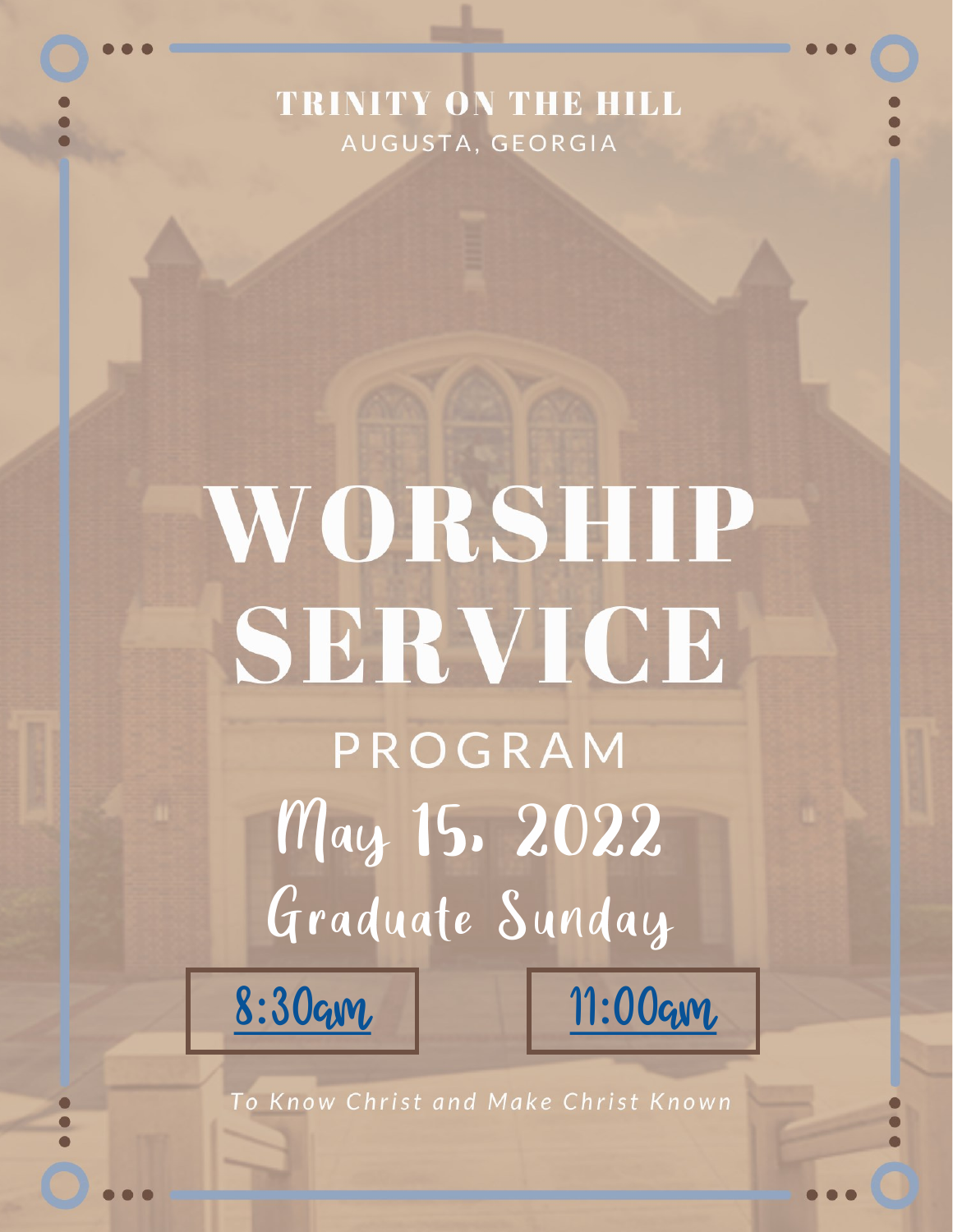<span id="page-1-0"></span>

|                                          | Service of Worghip                                                                                                                                              |                              |
|------------------------------------------|-----------------------------------------------------------------------------------------------------------------------------------------------------------------|------------------------------|
|                                          |                                                                                                                                                                 |                              |
| <b>WE GATHER TO CELEBRATE</b>            |                                                                                                                                                                 |                              |
| Prelude                                  |                                                                                                                                                                 | Nick Lowery & Sophie Pollock |
| Instrumental Call to Worship             |                                                                                                                                                                 | <b>Kevin Pollock</b>         |
| <b>Welcome Home</b>                      |                                                                                                                                                                 | <b>Kevin Pollock</b>         |
| Spoken Call to Worship                   | Leader: O Lord, our Lord, How majestic is Your name in all the earth!                                                                                           |                              |
| with glory and honor.<br>under his feet. | People: You have given him dominion over the works of Your hands; You have put all things<br>All: O Lord, our Lord, how majestic is Your name in all the Earth! |                              |
| Opening Hymn                             | Joyful, Joyful, We Adore Thee                                                                                                                                   | <b>Kevin Pollock</b>         |
| <b>Affirmation of Faith</b>              | Apostles' Creed                                                                                                                                                 | Rev. Scott Hearn             |
| Gloria                                   | Glory Be to the Father                                                                                                                                          | <b>Kevin Pollock</b>         |
| WE CELEBRATE THROUGH PRAYER & GIVING     |                                                                                                                                                                 |                              |
| Prayer Chorus                            | Jesus is Lord of All                                                                                                                                            | <b>Kevin Pollock</b>         |
| Morning Prayer / Lord's Prayer           |                                                                                                                                                                 | Rev. Scott Hearn             |
| Hymn                                     | 'Tis So Sweet to Trust in Jesus                                                                                                                                 | <b>Kevin Pollock</b>         |
|                                          | Celebration of God's Faithfulness Through Generosity                                                                                                            | Rev. Scott Hearn             |
| WE CELEBRATE THROUGH HEARING GOD'S WORD  |                                                                                                                                                                 |                              |
| <b>Graduation Video</b>                  |                                                                                                                                                                 |                              |

| Hymn of Response   | l Surrender All           | Kevin Pollock    |
|--------------------|---------------------------|------------------|
| <b>Benediction</b> |                           | Rev. Roy McVeigh |
| Going Forth        | His Eye is on the Sparrow |                  |
| Postlude           |                           | Nick Lowery      |
|                    |                           |                  |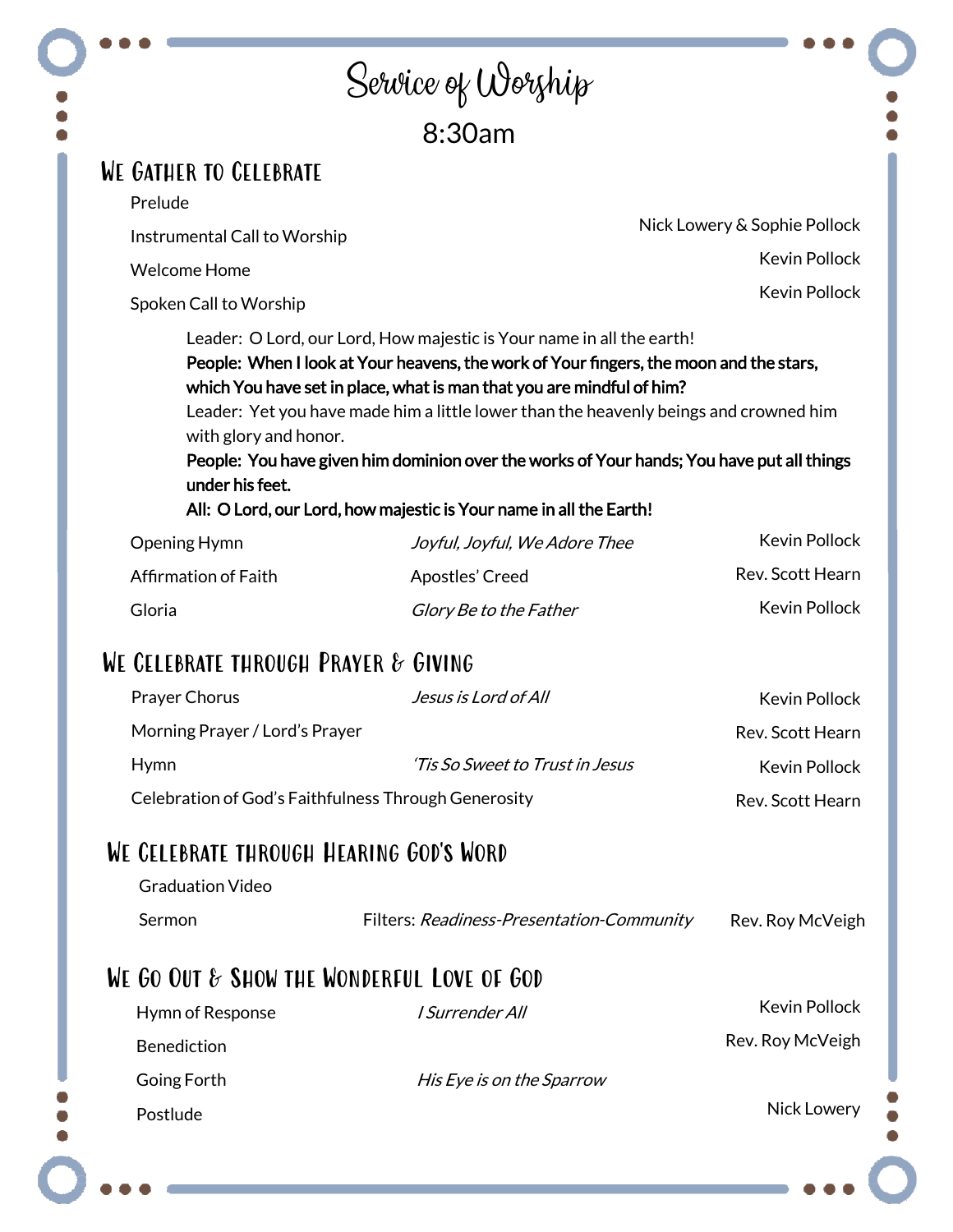# Service of Worship 11:00am

#### <span id="page-2-0"></span>We Gather to Celebrate

Prelude

Nick Lowery & Sophie Pollock

Kevin Pollock

Kevin Pollock

Procession of Graduates (11:00) Pomp and Circumstance

Welcome Home

Opening Hymn Joyful, Joyful, We Adore Thee

Baptism Robert James Heigle, son of Davis & Nathan Heigle



## WE CELEBRATE THROUGH PRAYER & GIVING

| Prayer Chorus                                        | Here I am to Worship | Kyle Jones & Ashley Hatfield |
|------------------------------------------------------|----------------------|------------------------------|
| Morning Prayer / Lord's Prayer                       |                      | Rev. Scott Hearn             |
| Celebration of God's Faithfulness Through Generosity |                      | Rev. Scott Hearn             |

## We Celebrate through Hearing God's Word

| <b>Graduation Video</b>     |                                           | Rev. Roy McVeigh             |
|-----------------------------|-------------------------------------------|------------------------------|
| Recognition of Seniors      |                                           | Rev. Roy McVeigh             |
| <b>Special Music</b>        | The Words I Would Say                     | Kyle Jones & Ashley Hatfield |
| Sermon                      | Filters: Readiness-Presentation-Community | Rev. Roy McVeigh             |
| Senior Prayer of Dedication |                                           | Rev. Scott Hearn             |

# WE GO OUT & SHOW THE WONDERFUL LOVE OF GOD

Benediction

Recessional of Seniors / Postlude

Rev. Roy McVeigh Nick Lowery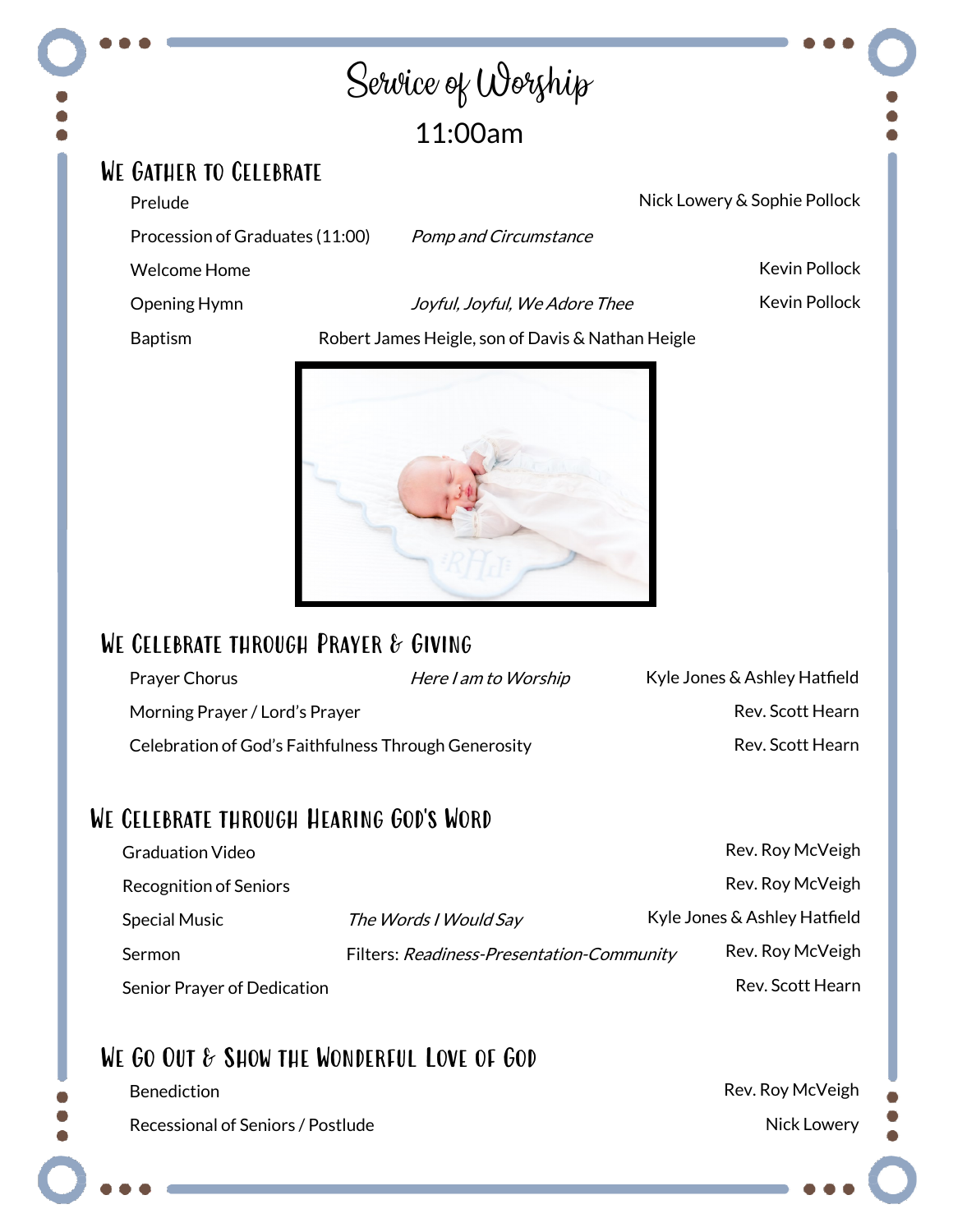Graduate Sunday

Anne Prodie Peach Academy of Richmond County Daughter of Scott & Meredith Beach Ceirra Catharina Durdyck Davidson Fine Arts Daughter of David & Danielle Burdyck Anne Emelia Cearley Aquinas High School Daughter of David & Melissa Cearley Chriztopher Charlez Connell Augusta Preparatory Day School Son of Scott & Kristi Connell Nora Camille Evanz Academy of Richmond County Daughter of Jack & Cyndi Evans Charlie Warren Freeman Westminster Schools of Augusta Son of David & Tara Freeman Elizabeth Diana Qamez St. Mary's School, Raleigh Daughter of Jim James & LizAnne Sekul Sarah Ann Kilpatrick Davidson Fine Arts Daughter of Thomas & Trish Kilpatrick Peter Boone Xnox Academy of Richmond County Son of Charlie & Kimberly Knox Cameron Scott Moore Greenbrier High School Son of Jason & Jennifer Moore Sydney Claire Nesley Lakeside High School Daughter of Todd & Jill Nesley John Joseph Salley Jr Son of John & Tara Salley Julia Capery Schmidt Lakeside High School Daughter of Steve & Tricia Schmidt